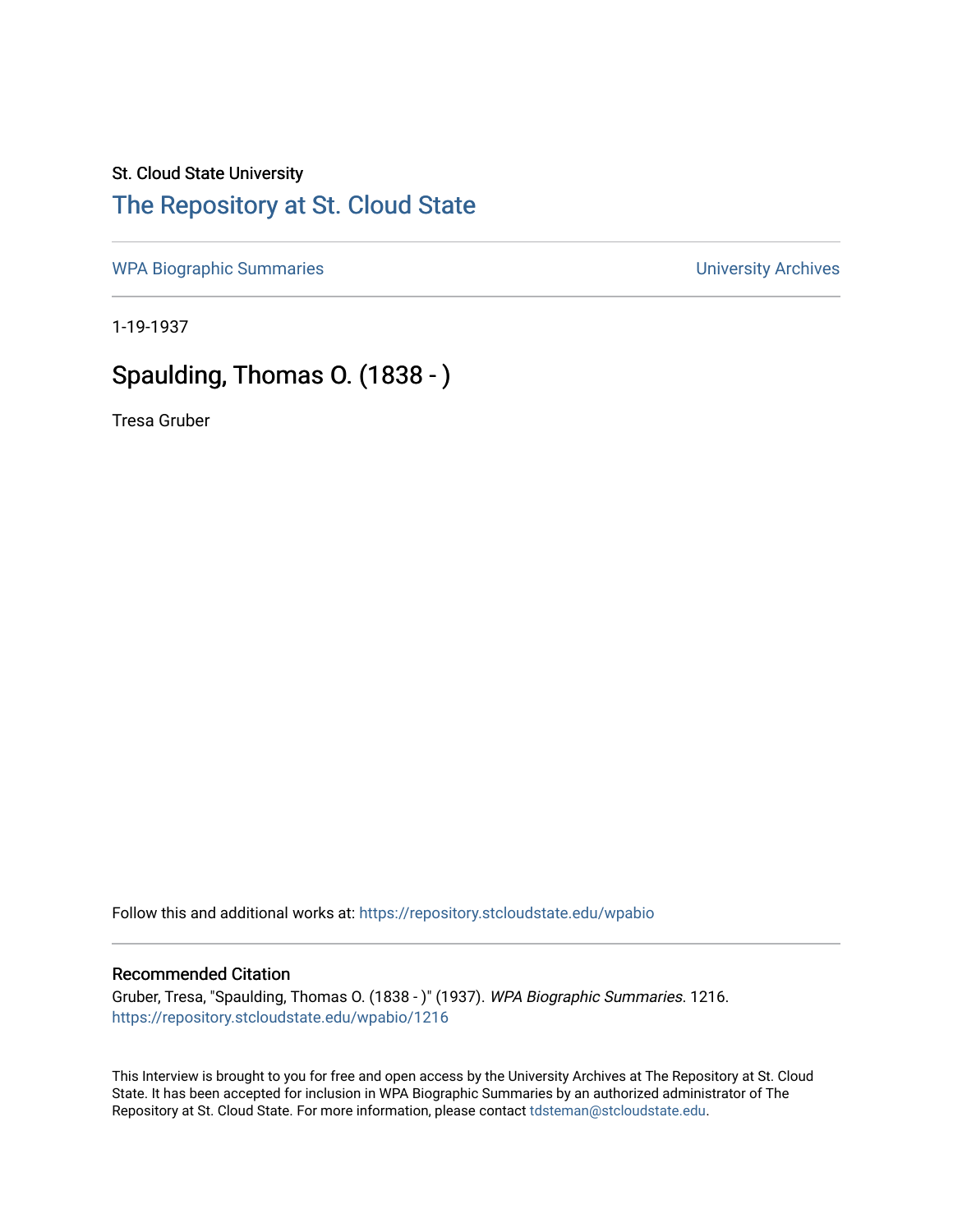$\overline{A} = \overline{A} +$ 

SPAULDING, THOMAS O. File No.  $B - 1958$ 

Thomas O. Spaulding was born in Smyrna, Maine, in 1838. In 1862 he enlisted in a company of the nounted. rangers, and served in the expedition with General Sibley when driving the Sioux Indians back from our state, serving one year. Returning home he bought a farm and has operated it ever since.

> Copied from: History of Maine Prairie Date Copied: January 19, 1937 Copied by: Tresa Gruber Page 32

 $-17 -$